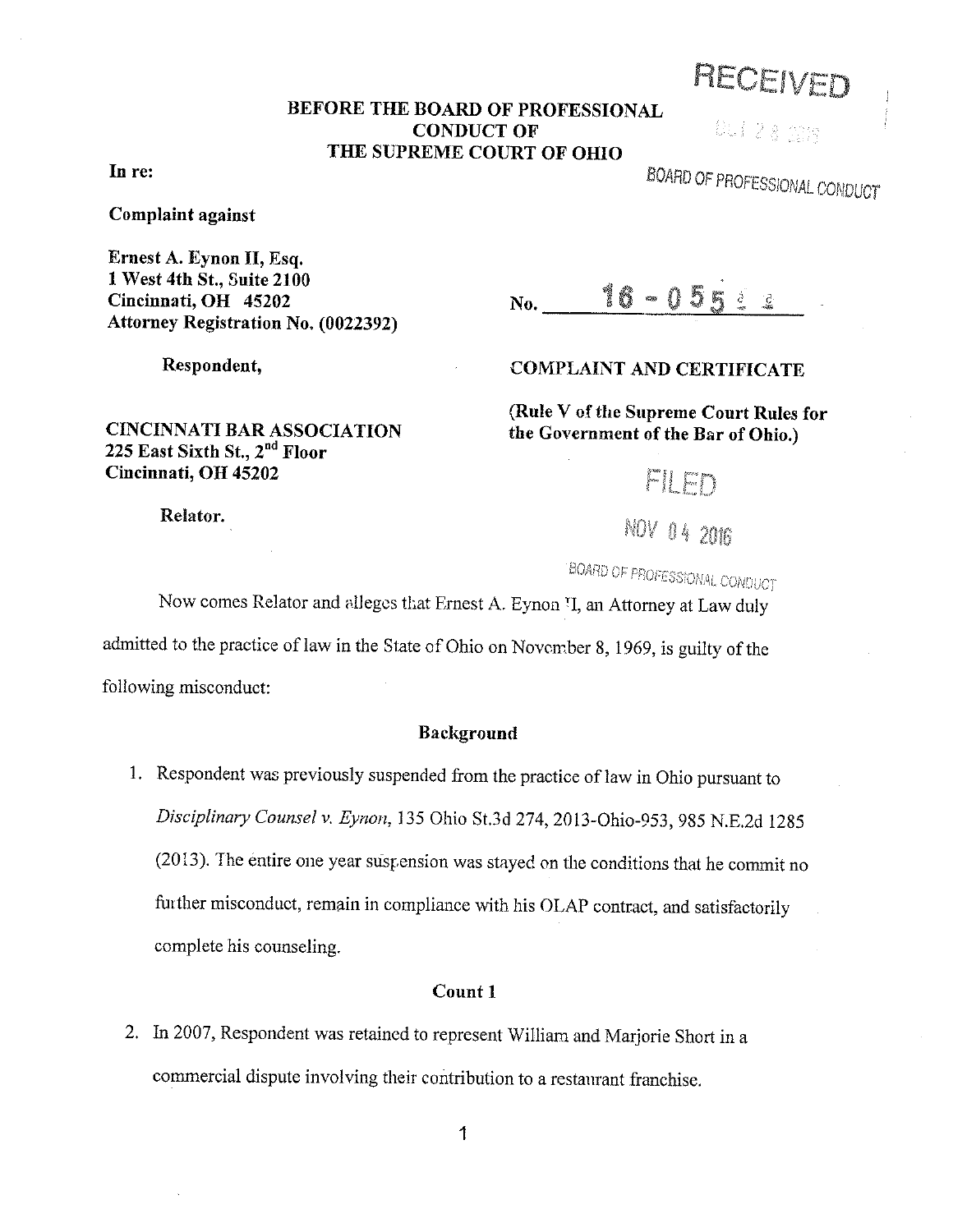- 3. In 2007, Respondent brought an action against the franchise and the majority shareholder on behalf of Mr. and Mrs. Short. This action was voluntarily dismissed in 2010 and refiled in 2011.
- 4. After years of litigation, both parties agreed to participate in mediation through the Hamilton County Mediation Department. On May 30, 2015, a settlement agreement was reached by which Mr. and Mrs. Short were to receive \$15,000.
- 5. On June 2, 2015, Respondent received a cashier's check made payable to Mr. and Mrs. Short. However, upon the completion of the case and the execution of the settlement agreement, Respondent failed to deliver the settlement check to Mr. and Mrs. Short and failed to respond to numerous inquiries from the Shorts concerning the status of that payment. Instead, over the next year, and even after the Shorts had initiated their grievance with Relator, Respondent held on to the paper check. He did not negotiate the check and failed to deposit it into his IOLTA account.
- 6. Respondent admits that Mr. and Mrs. Short attempted to contact him on multiple occasions, but he failed to respond.
- 7. In the meanwhile, each of the two defendants in the civil case reported to the IRS that he had made a \$7,500 payment to the Shorts, with the result that IRS Form 1099's were issued and the Shorts had to pay taxes on the \$15,000 in settlement money which they never received.
- 8. During the course of Relator's investigation, Respondent finally released the check, through counsel, and it was delivered to Mr. and Mrs. Short. However, the bank on which it was drawn refused to honor the check because it was over one year old.

2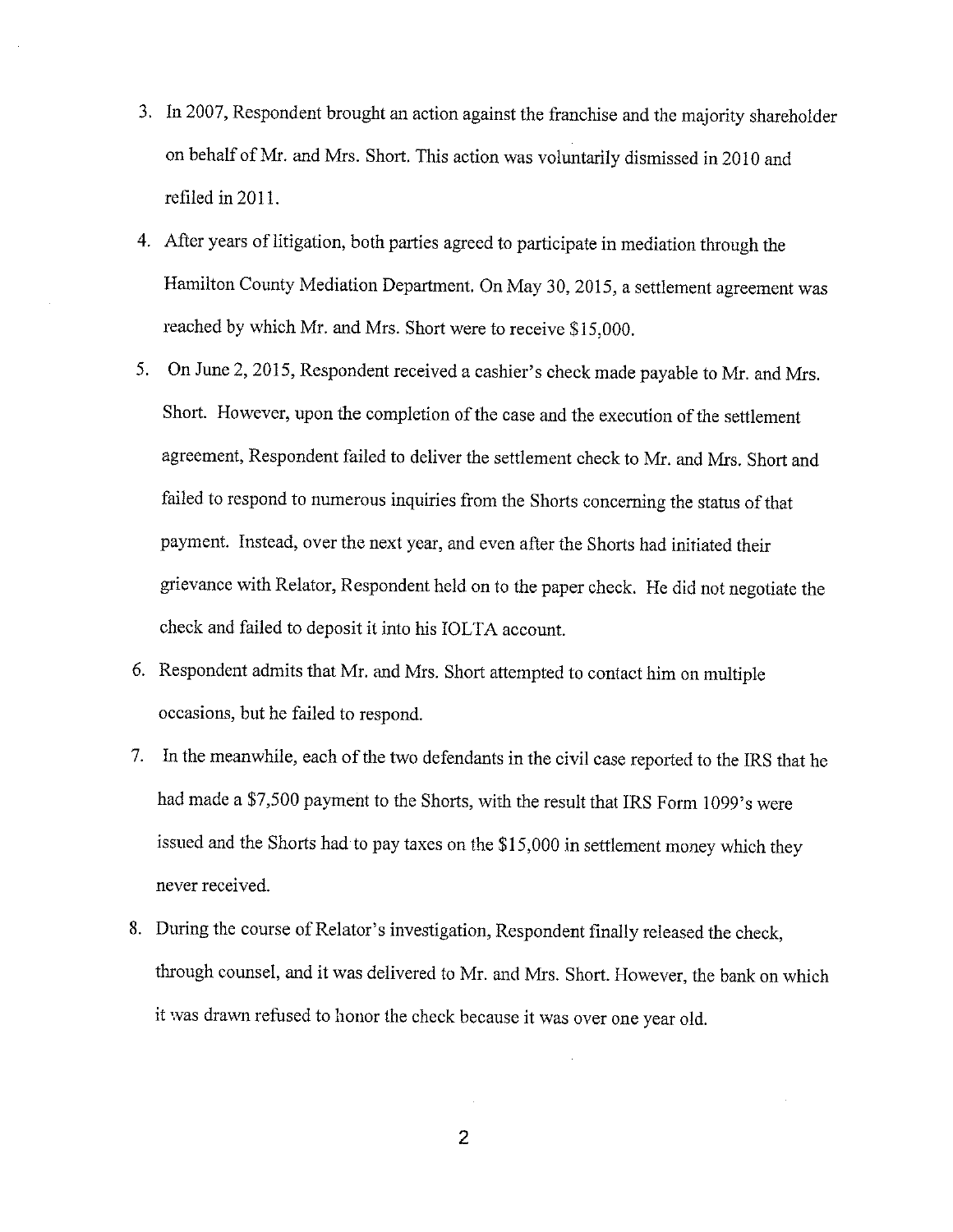- 9. By reason of the foregoing, Respondent has violated his oath of office and the Rules of Professional Conduct, specifically:
	- Rule 1.3 by failing to act with reasonable diligence and promptness in his representation of Mr. and Mrs. Short, with the result that they had to pay income tax on money they never received;
	- Rule  $1.4(a)(3)$  by failing to keep Mr. and Mrs. Short reasonably informed about the status of their matter;
	- Rule 1.4(a)(4) by failing to comply with the reasonable requests of Mr. and Mrs. Short for information about their case;
	- Rule 1.15(a) by failing to deposit the Shorts' settlement funds in an IOLTA account; and
	- Rule 1.15(d) by failing to promptly deliver the settlement funds to Mr. and Mrs. Short.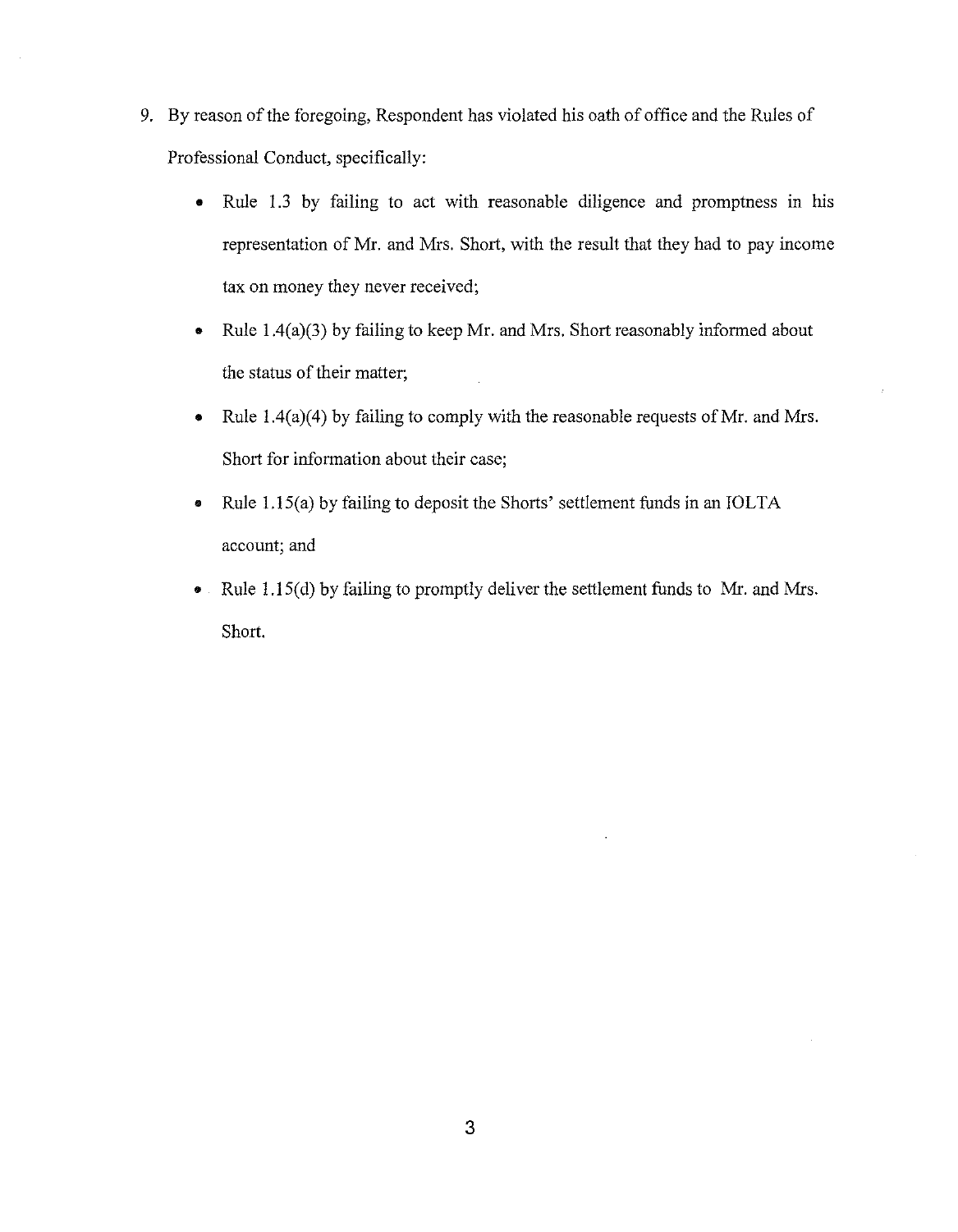WHEREFORE, Relator alleges the Respondent is chargeable with misconduct as an attorney at law, which misconduct has brought disrepute to the legal profession, and, by reason thereof, Relator requests that Respondent be disciplined pursuant to Rule V of the Rules for the Government of the Bar of Ohio.

Respectfully submitted,

CINCINNATI BAR ASSOCIATION

Brian D. Goldwasser (0061926) Fourth and Vine Tower 1 W. Fourth St., Suite 1700 Cincinnati, OH 45202 (513) 241-3685 bgoldwasser@wgmlpa.com

Lelly A. Holden

Kelly A. Holden (0066556) Atrium Two  $\sigma^{\rm out}$  in the  $\sigma$ Kelly A. Holden (0066556)<br>Atrium Two **Eup** troovarity<br>221 E. Fourth St., Suite 2500 per authority Cincinnati, OH 45202 (513) 241-4110 kschoening@dbllaw.com

 $Z$ hvin $W$ , fatte

Edwin W. Patterson, III (0019701) General Counsel Cincinnati Bar Association 225 East Sixth St., 2<sup>nd</sup> Floor Cincinnati, OH 45202 513-699-1403 ewpatterson@cincybar.org